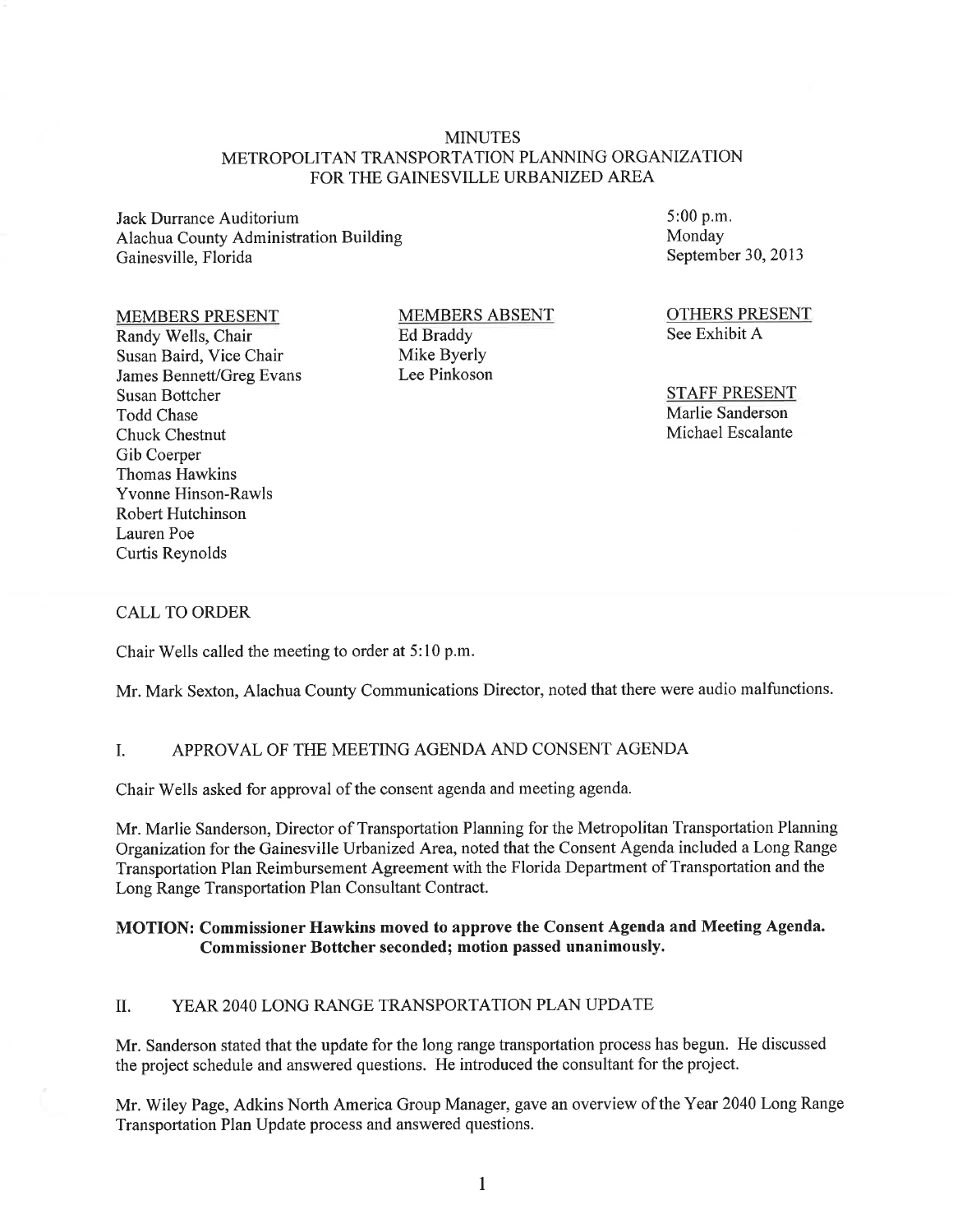A member of the MTPO discussed the inclusion of a virtual workshop for Workshop #3 involving project preference ranking.

A member of the MTPO suggested inviting stakeholders and using surveys similar to the Regional Transit System online surveys.

Several members of the MTPO discussed Consent Agenda #9- Funds by Mode information.

### III. MEETING TIME- 2014

Mr. Sanderson asked the MTPO to clarify the meeting times that it wants scheduled for 2014.

MOTION: Commissioner Hinson-Rawls moved to retain MTPO meeting time to begin at 3:00 p.m., with 5:00 p.m. start times for the December meeting for the Florida Department of Transportation Tentative Work Program and the June meeting for the Transportation Improvement Program. Commissioner Hutchinson seconded.

### FRIENDLY AMENDMENT:

Commissioner Baird asked to include 50 percent of the meetings per year to begin at 5:00 p.m. Commissioner Hinson-Rawls did not accept the amendment.

### ORIGINAL MOTION RESTATED:

Commissioner Hinson-Rawls moved to retain MTPO meeting time to begin at 3:00 p.m., with 5:00 p.m. start times for the December meeting for the Florida Department of Transportation Tentative Work Program and the June meeting for the Transportation Improvement Program. Commissioner Hutchinson seconded; motion passed 7 to 2, with Commissioners Baird and Chase in dissent.

Chair Wells discussed using alternative methods for public participation.

#### IV. NEXT MTPO MEETING

Mr. Sanderson stated that the next MTPO meeting is scheduled for December 2, 2013 at 5:00 p.m.

- V. COMMENTS
	- A. MTPO MEMBERS

A member of the MTPO noted the service of Commissioners Hinson-Rawls and Chase on the North Central Florida Regional Planning Council.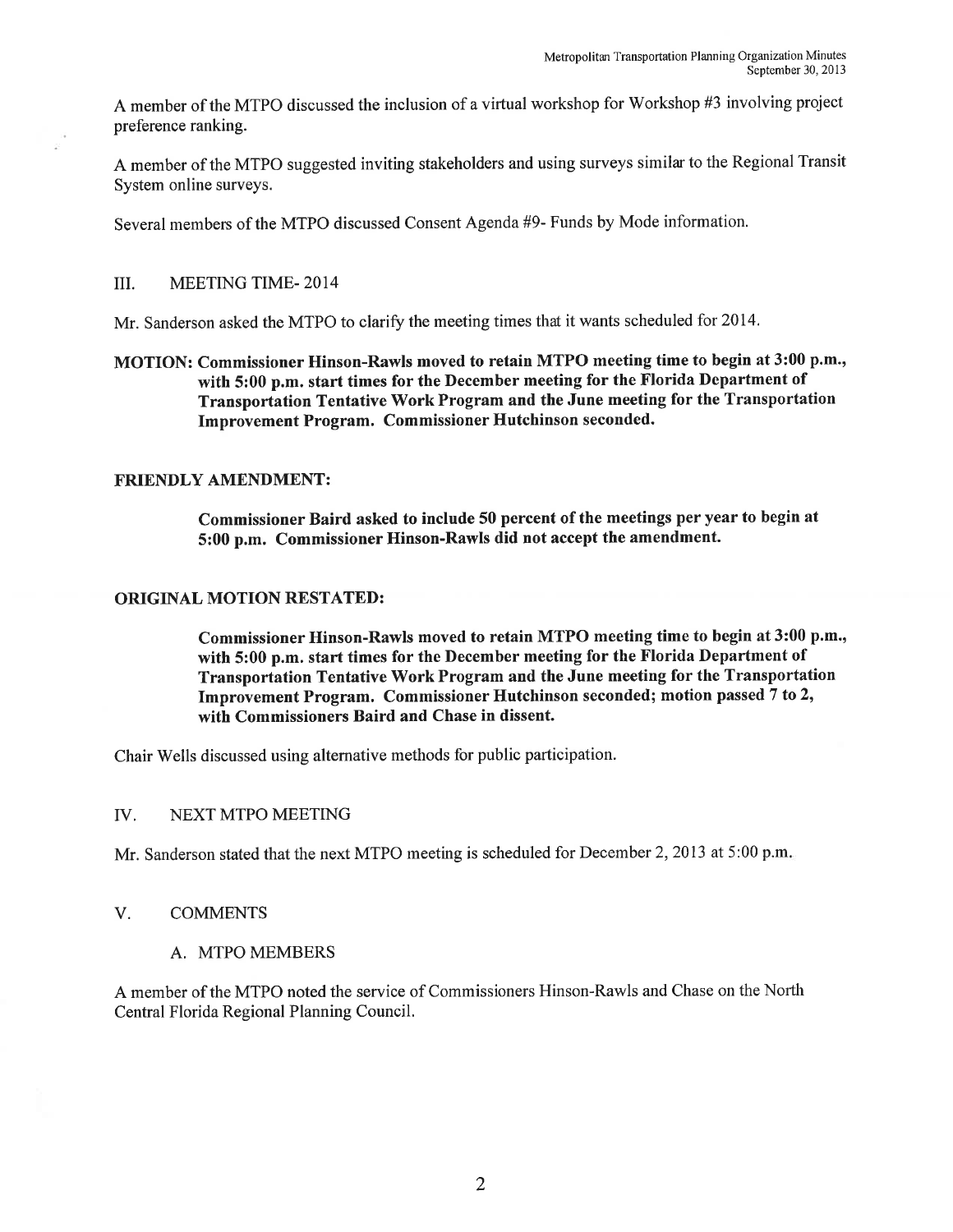# B. CITIZENS

There were no citizen comments.

## C. CHAIR'S REPORT

Chair Wells invited the public to the December 2, 2013 MTPO meeting.

 $\frac{12}{\text{Date}}$ 

ò.

 $\subset$ 

Lauren Poe, Segretary/Treasurer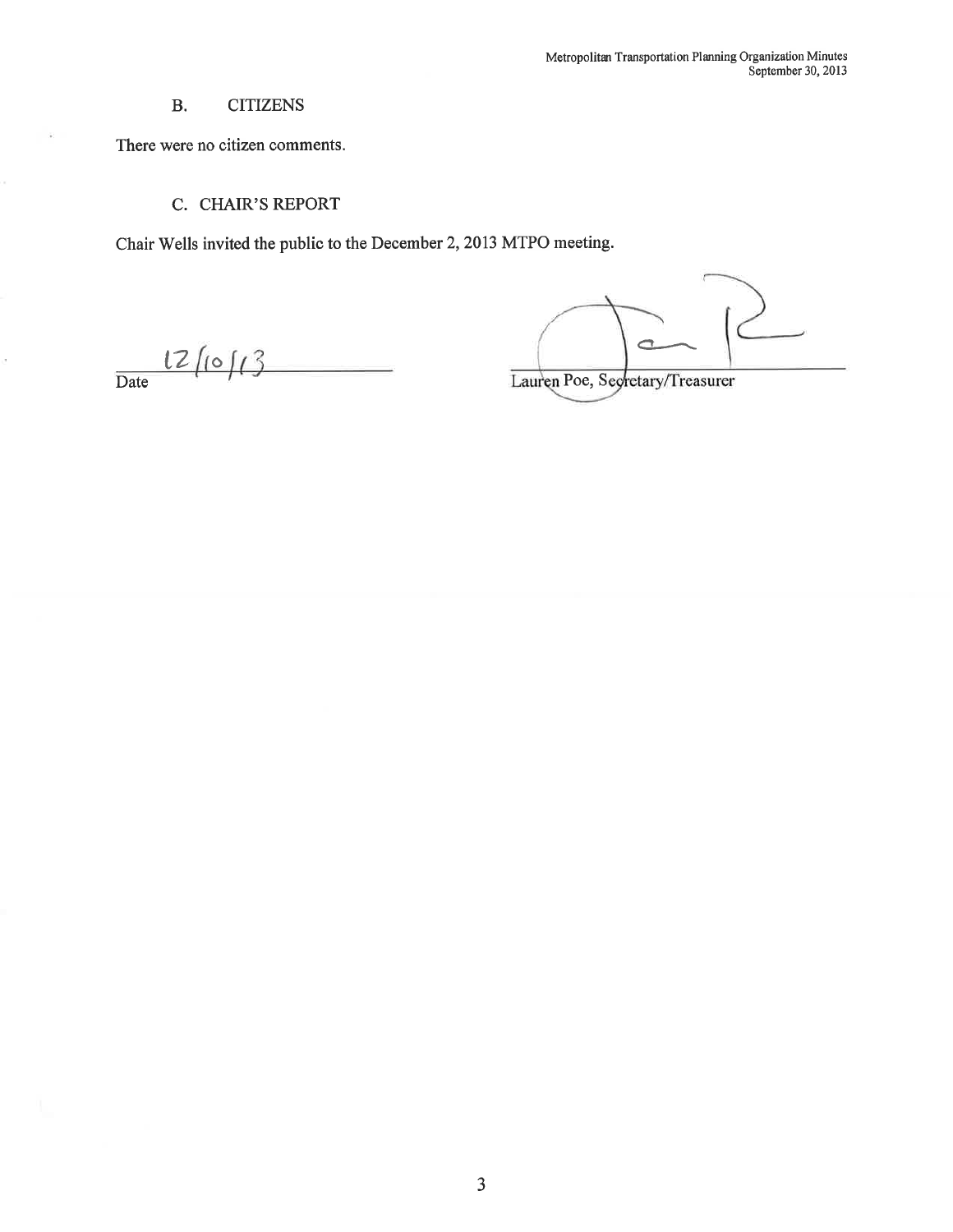# **EXHIBIT A**

# **Interested Citizens**

George Cudjo

Wiley Page

Lily Wan

Frank Lineberger

**Alachua County**  Mike Fay Jeff Hays Steve Lachnicht Sean McLendon Dave Schwartz

# **City of Gainesville**

Paul Folkers

Andrew Meeker

Teresa Scott

### **Florida Department of Transportation**

Karen Taulbee

\* By telephone

# Spoke and provided written comments

t:\mike\em l 4\mtpo\minutes\sep30min.doc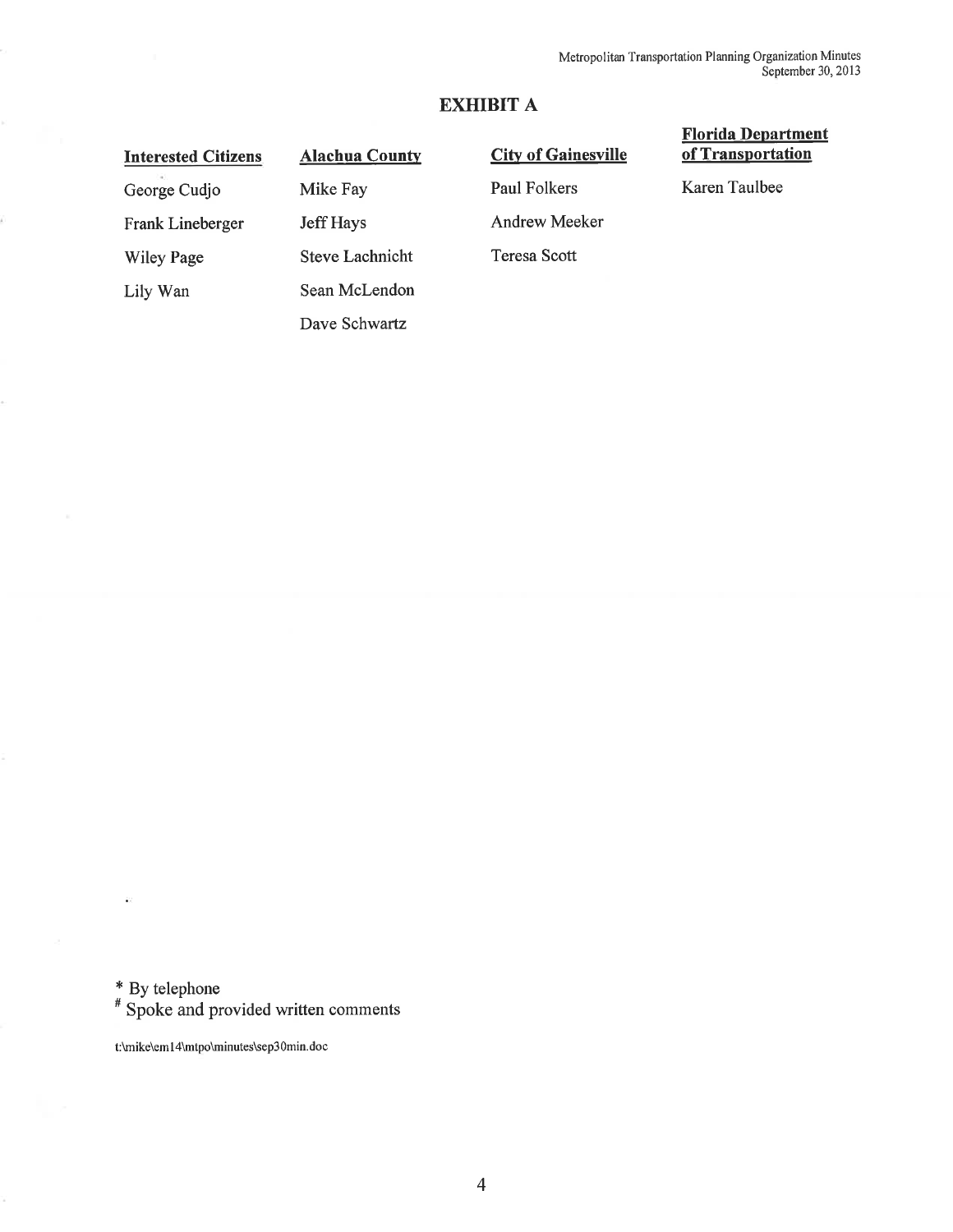Metropolitan Transportation Planning Organization Minutes



September 30, 2013 Serving Alachua • Bradford Columbia • Dixie • Gilchrist Hamilton • Lafayette • Madison Suwannee • Taylor • Union Counties

2009 NW 67th Place, Gainesville, FL 32653-1603 • 352.855.2200

### CONSENT AGENDA METROPOLITAN TRANSPORTATION PLANNING ORGANIZATION FOR THE GAINESVILLE URBANIZED AREA

Jack Durrance Auditorium and the state of the state of the Monday, 5:00 p.m. Alachua County Administration Building Gainesville, Florida

September 30, 2013

APPROVE MINUTES

STAFF RECOMMENDATION

Page  $*7$ APPROVE MINUTES CA. 1 MTPO Minutes- August 5, 2013

This set of MTPO minutes is ready for review.

Page #17 CA. 2 MTPO Minutes-August 12, 2013

This set of MTPO minutes is ready for review.

Page #21 CA. 3 Florida Department of Transportation-Reimbursement Agreement APPROVE STAFF RECOMMENDATION

This Agreement provides \$200.000 for the Year 2040 Long Range Transportation Plan.

Page #91 CA. 4 Atkins North America, Inc. Agreement APPROVE STAFF RECOMMENDATION RECOMMENDATION

> This \$400,000 Agreement is for the consultant who will assist in the Year 2040 Long Range Transportation Plan Update.

Page #157 CA. 5 Engagement Letter for Fiscal Year 2012-13 Audit APPROVE STAFF RECOMMENDATION

The audit this year will be prepared by Powell and Jones, Certified Public Accountants.

Page #165

CA. 6 Updated Bylaws APPROVE STAFF RECOMMENDATION

### The currently adopted Bylaws were last reviewed and revised in 1983.